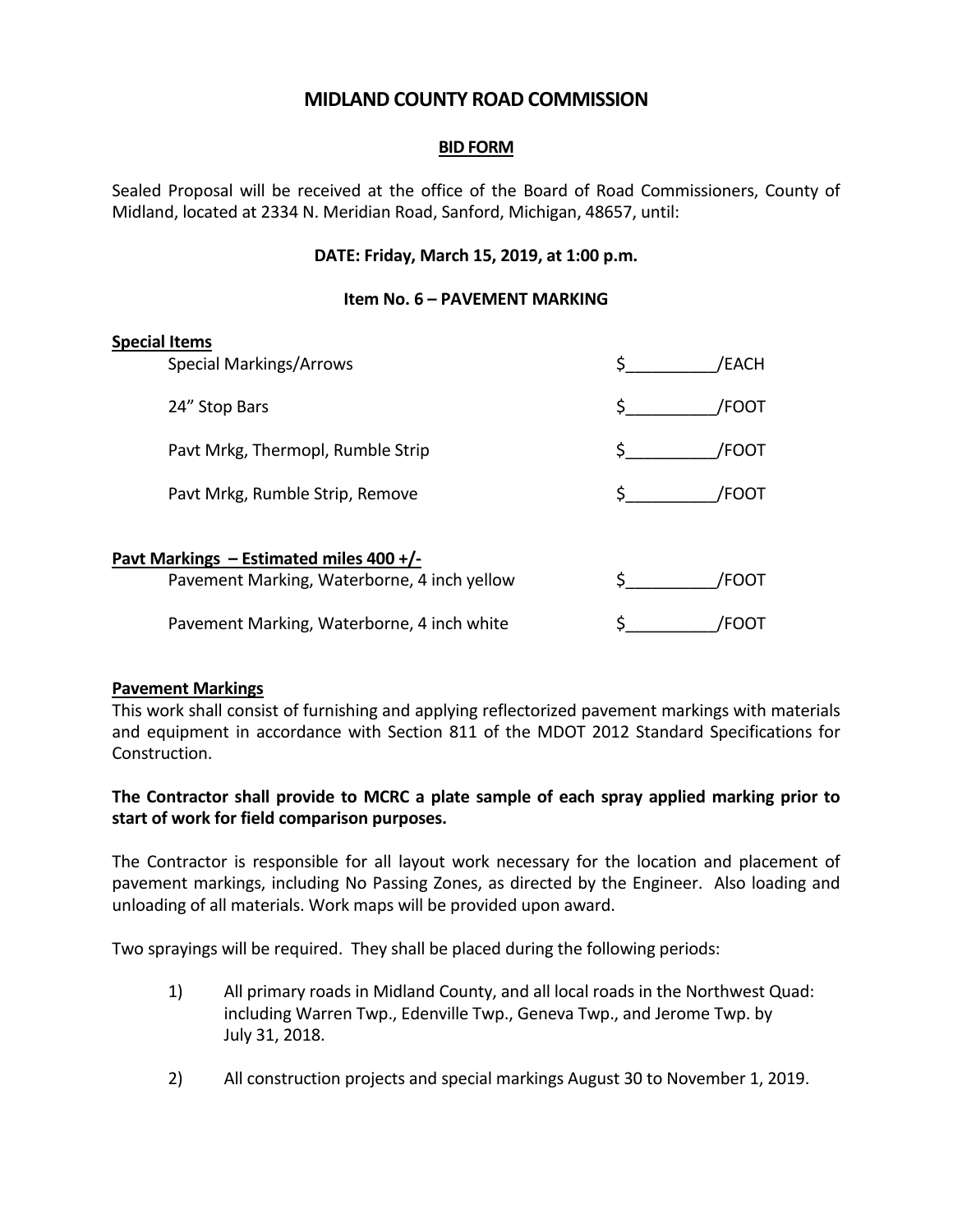In addition to all requirements detailed above, Contractor shall comply with the attached Special Provision for **Data Logging System For Permanent Waterborne Pavement Markings**.

## **Raised Thermoplastic Rumble Strips**

Furnish and install thermoplastic rumble strips in advance of a stop sign or other locations on bituminous roadways as directed by the Managing/Director and/or the Superintendent for the Midland County Road Commission. Perform all work in accordance with Section 811 of the Michigan Department of Transportation Standard Specifications for Construction as well as items contained within this document. Include all traffic control necessary to complete the installations. All work shall be completed by Sept. 15<sup>th</sup>, 2018.

## **Materials/Construction**:

Shall conform to attached Special Provision for Raised Thermoplastic Rumble Strips.

**Measurement and Payment.** The length of each 6 inch by 3/8-inch strip will be summed to determine the total length for payment. (The bid price submitted shall include all materials, labor, equipment, traffic control, and mobilization necessary to complete this item of work.)

The Commission reserves the right to reject any and all bids and any part of same, to waive irregularities in the bid procedure and to award, in the opinion of the Board, in the best interest of the Midland County Road Commission.

|                        | <b>AUTHORIZED SIGNATURE</b>                                | TITI F |  |
|------------------------|------------------------------------------------------------|--------|--|
|                        |                                                            |        |  |
|                        |                                                            |        |  |
| <b>ADDRESS</b>         | <u> 1989 - John Stone, Amerikaansk politiker (</u> † 1920) |        |  |
|                        |                                                            |        |  |
| <b>COMPANY BIDDING</b> |                                                            |        |  |

**INDICATE ON ENVELOPE:** Company Name, Item Number, Bid Item, Time and Date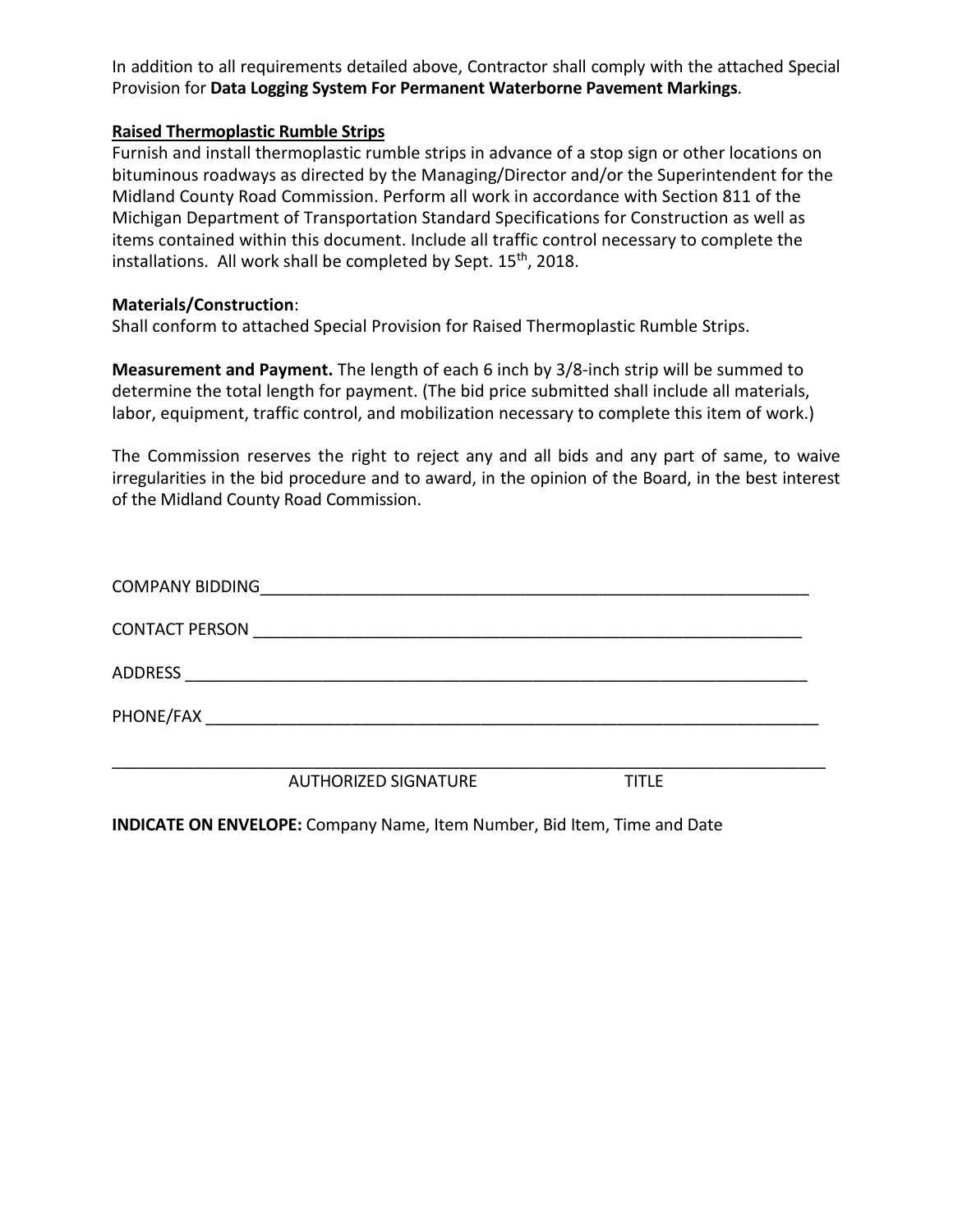#### MIDLAND COUNTY ROAD COMMISSION

## SPECIAL PROVISION FOR **RAISED THERMOPLASTIC RUMBLE STRIPS**

MCRC:ALB

02-11-16

**a. Description.** This work consists of furnishing and installing raised thermoplastic rumble strips on hot mix asphalt (HMA) pavement in advance of a stop sign, or at other locations as directed by the Engineer.

**b. Materials.** Select the thermoplastic from the Mdot Qualified Products List or submit material data sheets for the product along with references on previous installations for approval by Engineer. Use glass beads as recommended by the thermoplastic manufacturer.

**c. Construction.** Prepare the pavement surface and apply the rumble strips in accordance with section 811 of the Standard Specifications for Construction and the following:

1. Clean the HMA surface, making sure the pavement is dry and above 50 degrees F.

2. Apply the thermoplastic as shown on the Raised Thermoplastic Rumble Strips for Use on State Trunklines detail included in this special provision.

3. Apply glass beads as recommended by the manufacturer of the thermoplastic.

**d. Measurement and Payment.** The completed work, as described, will be measured and paid for at the contract unit price using the following pay item:

| Pay Item    | Pav |  |
|-------------|-----|--|
| <b>Unit</b> |     |  |
|             |     |  |
|             |     |  |

The Engineer will measure each length of 6 inch by 3/8 inch thermoplastic material to determine the total length of **Pavt Mrkg, Thermopl, Rumble Strip** for payment.

The Engineer will measure each length of existing thermoplastic rumble strip required to be removed to determine the total length for payment of **Pavt Mrkg, Rumble Strip, Remove.**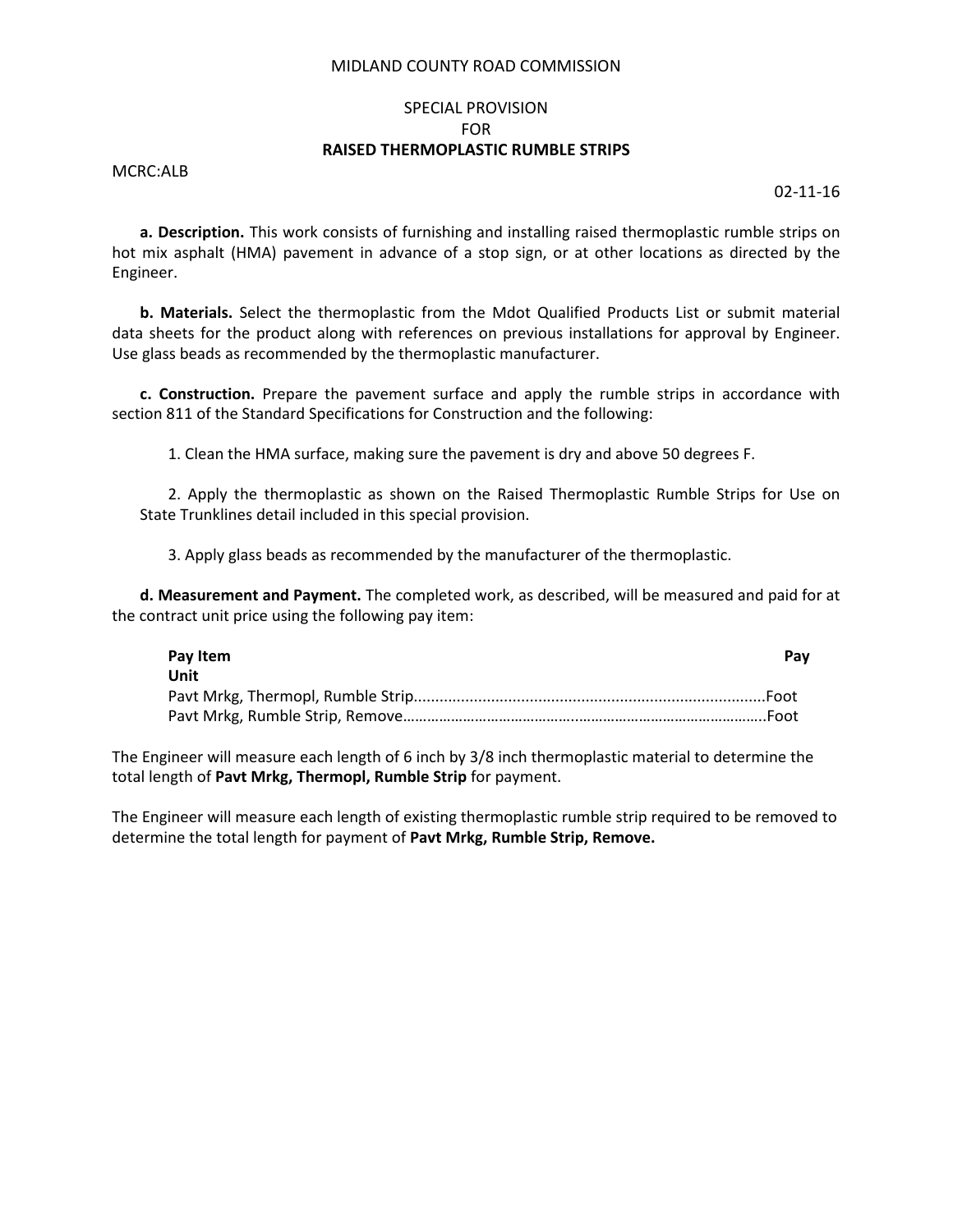

LDCATION NOTE: DISTANCES GIVEN ARE MINIMUM VALUES

RAISED THERMOPLASTIC RUMBLE STRIPS FOR USE ON STATE TRUNKLINE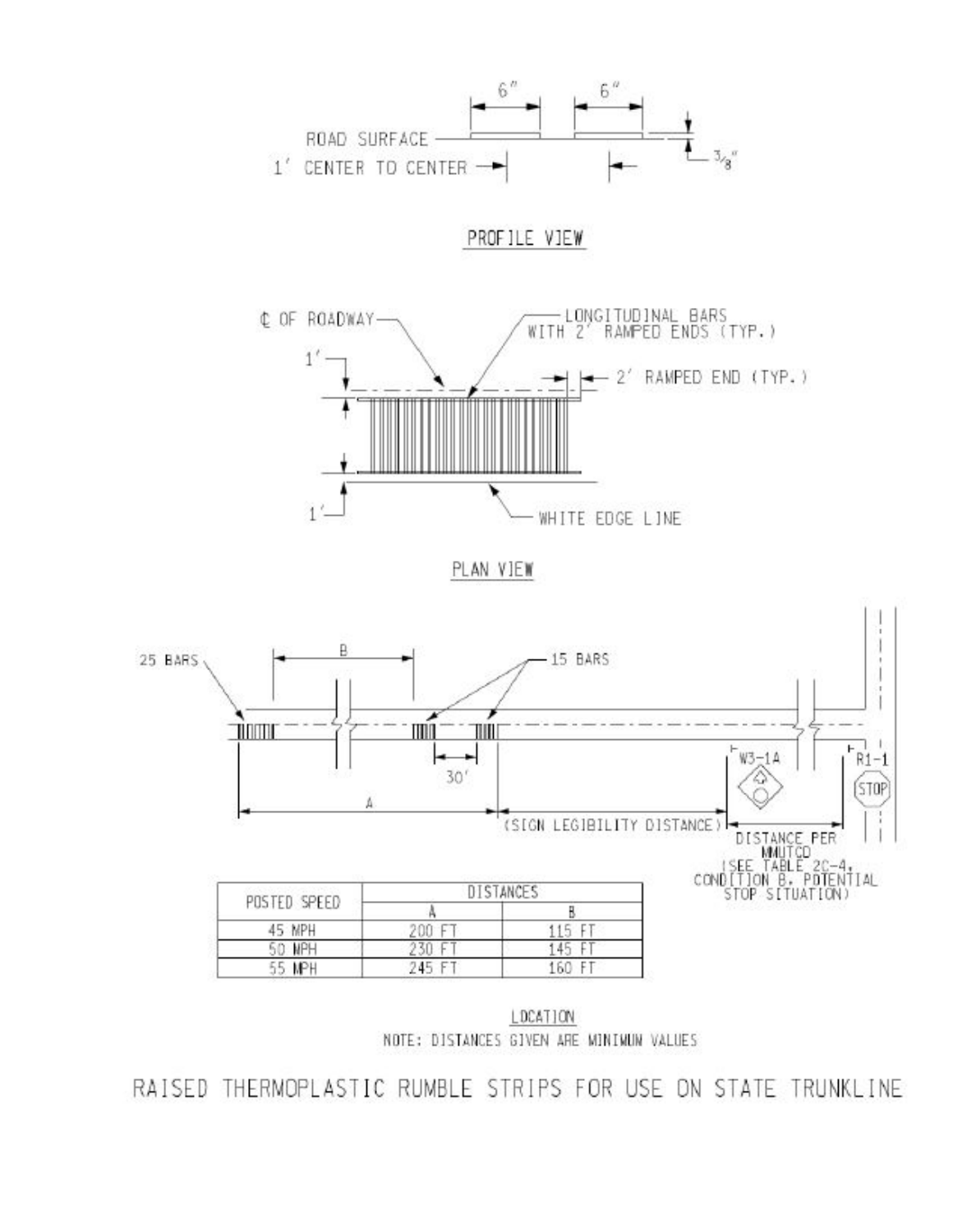#### MIDLAND COUNTY ROAD COMMISSION

## SPECIAL PROVISION FOR **DATA LOGGING SYSTEM FOR PERMANENT WATERBORNE PAVEMENT MARKINGS**

MCRC:ALB 5 of 7 02-06-18

**a. Description.** This work consists of providing equipment containing a Data Logging System (DLS) for long line waterborne striping trucks. This special provision provides the requirements for the DLS which must record environmental conditions and material application parameters during striping operations, and be able to generate reports.

**b. Equipment Requirements.** Equip long line striping trucks for this project with a DLS that meets the following requirements:

1. Operational Requirements.

A. Measures and records application vehicle speed to nearest 0.1 mile per hour (MPH).

B. Measures and records weight in pounds (LBS) and/or volume in gallons (Gals) of binder as measured through a positive displacement pump mechanism, a flow meter or load cells under the material tanks.

C. Measures and records weight in LBS of reflective glass beads/elements used as measured with load cells under the bead/element tanks.

D. Measures and records pavement surface temperature (Degrees F).

E. Measures and records air temperature (Degrees F).

F. Measures and records dew point (Degrees F).

G. Measures and records humidity (Percent).

H. Calculates and records average material application rates and film thicknesses over each segment painted.

I. Provides the highway number with the beginning and ending reference points rounded to the nearest thousandths of a mile, the beginning and ending coordinates determined by a Global Positioning System receiver with 16 foot accuracy, and the direction of travel in terms of increasing or decreasing reference points.

J. Provides cellular capabilities for field data transport to website.

2. Documentation Requirements.

A. Date, and beginning and ending time of application.

B. Vendor and product (binder and reflective material).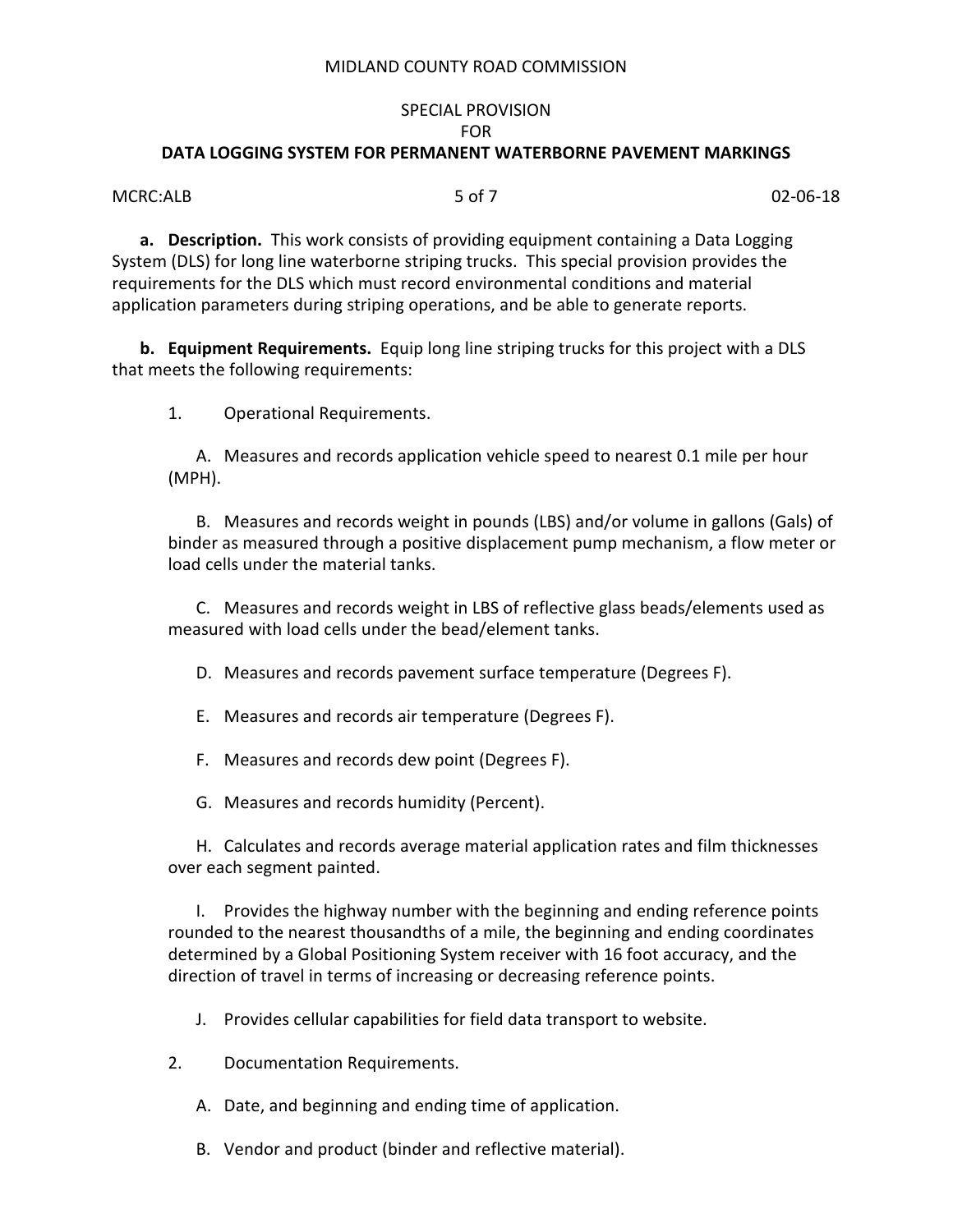C. Lot number(s) of product used.

D. Specific weight of binder lot(s) used in pounds per gallon (LBS/Gals).

E. Striping contractor (MDOT Certification Number).

F. Designation of the marking being applied (LEL – Left Edge Line, REL – Right Edge Line, CL – Centerline, LL – Lane Line).

G. Width of marking being applied.

H. Application vehicle speed to the nearest 0.1 MPH.

I. Weight in LBS and/or volume in Gals of binder used by color as measured per the requirements in subsection b.1.B of this special provision.

J. Weight in LBS of reflective glass beads/elements used as measured per the requirements in subsection b.1.C of this special provision.

K. Pavement surface temperature (Degrees F).

L. Air temperature (Degrees F).

M. Dew point (Degrees F).

N. Humidity (Percent).

O. The system must calculate and report average material application rates and film thicknesses over each segment painted.

P. The system must report the total footages painted for each segment broken down by line color and width (e.g. – total 4 inch yellow in segment, total 6 inch white in segment, etc.).

Q. Provide the highway number with the beginning and ending reference points rounded to the nearest thousandths of a mile, the beginning and ending coordinates determined by a Global Positioning System receiver with 16 foot accuracy, and the direction of travel in terms of increasing or decreasing reference points.

R. Provide GPS mapping system that is capable of real time (within 20 minutes) tracking of material application rates, film thickness, beads pounds per gallon, vehicle speed, time, date, project numbers, operator manual data, and color coded alarms for film thickness. Film thickness alarms must have a tolerance of ±0.5 mils.

S. Provide access to stored data on a secure password protected website.

The system must record and report the average material application rates for paint and beads on a road by road basis. Each road (segment) will be evaluated over an entire MDOT control section (CS) in increments of 5 miles. When the control section is less than 5 miles long, it will be evaluated over its entire length and considered a segment. Control sections greater than 5